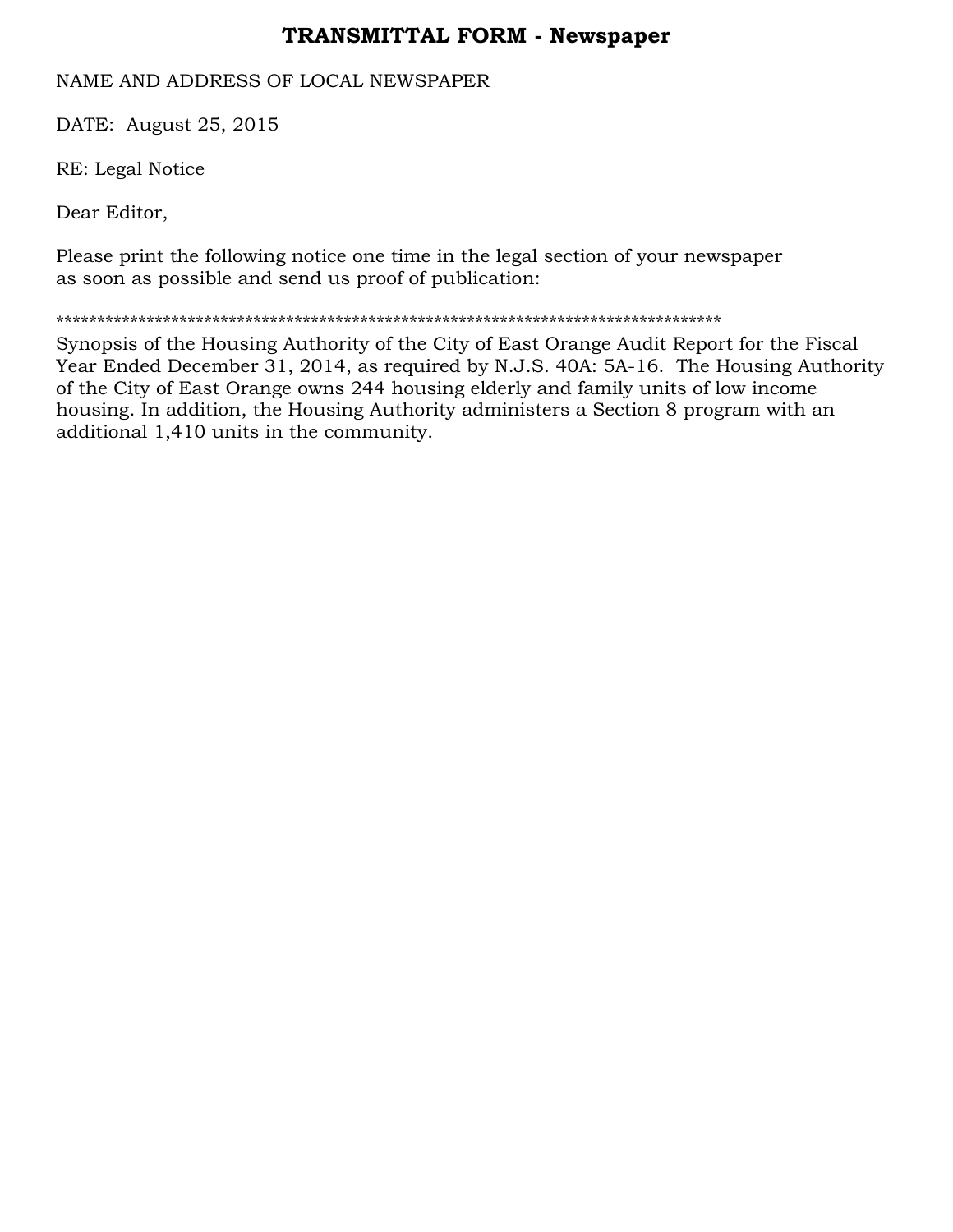## **Housing Authority of the City of East Orange**

Statement of Net Position

|                                  | Year Ended  |             |             |               |
|----------------------------------|-------------|-------------|-------------|---------------|
|                                  | December-14 |             | December-13 |               |
| Cash                             | \$          | 2,740,301   | \$          | 1,893,716     |
| <b>Other Current Assets</b>      |             | 333,476     |             | 618,824       |
| Capital Assets - Net             |             | 6,227,261   |             | 5,948,704     |
| <b>Total Assets</b>              |             | 9,301,038   |             | 8,461,244     |
| Less: Current Liabilities        |             | (481, 126)  |             | (584, 278)    |
| Less: Non Current Liabilities    |             | (1,078,726) |             | (1, 180, 148) |
| Net Position                     | \$          | 7,741,186   | \$          | 6,696,818     |
|                                  |             |             |             |               |
| Net Investment in Capital Assets | \$          | 5,714,722   | \$          | 5,320,792     |
| <b>Restricted Net Position</b>   |             | 418,891     |             | 47,345        |
| Unrestricted Net Position        |             | 1,607,573   |             | 1,400,681     |
| <b>Net Position</b>              | \$          | 7,741,186   | \$          | 6,768,818     |

## **Housing Authority of the City of East Orange**

Statement of Revenue, Expenses and Changes in Net Position

|                                                 | Year Ended |             |    |             |  |
|-------------------------------------------------|------------|-------------|----|-------------|--|
|                                                 |            | December-14 |    | December-13 |  |
| Revenues                                        |            |             |    |             |  |
| <b>Tenant Revenues</b>                          | \$         | 817,124     | \$ | 784,745     |  |
| <b>HUD Subsidies</b>                            |            | 13,781,645  |    | 11,651,712  |  |
| Other Government Grants                         |            | 39,278      |    | 36,366      |  |
| <b>Other Revenues</b>                           |            | 3,586,433   |    | 3,342,098   |  |
| <b>Total Operating Income</b>                   |            | 18,224,480  |    | 15,814,921  |  |
|                                                 |            |             |    |             |  |
| <b>Expenses</b>                                 |            |             |    |             |  |
| <b>Operating Expenses</b>                       |            | 17,500,298  |    | 16,606,852  |  |
| Depreciation Expense                            |            | 380,768     |    | 417,269     |  |
| <b>Total Operating Expenses</b>                 |            | 17,881,066  |    | 17,024,121  |  |
|                                                 |            |             |    |             |  |
| Operating Income before<br>Non Operating Income |            | 343,414     |    | (1,209,200) |  |
|                                                 |            |             |    |             |  |
| Interest Income                                 |            | 3,049       |    | 269         |  |
| <b>HUD Capital Grants</b>                       |            | 625,905     |    | 472,466     |  |
|                                                 |            |             |    |             |  |
| Change in Net Position                          |            | 972,368     |    | (736, 465)  |  |
| Net Position Prior Year                         |            | 6,768,818   |    | 7,505,283   |  |
| <b>Total Net Position</b>                       | \$         | 7,741,186   | \$ | 6,768,818   |  |